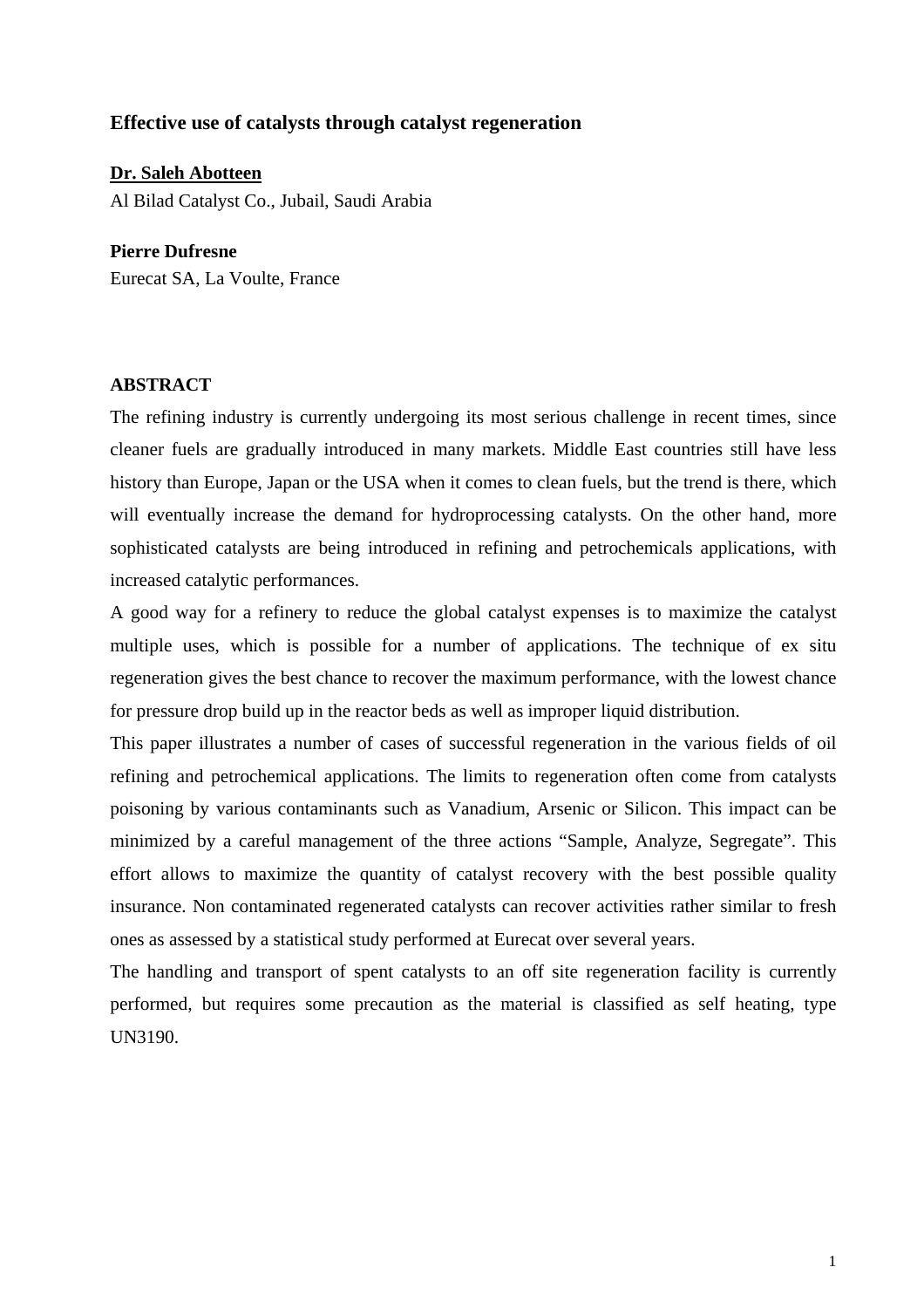### **Changing hydroprocessing environment**

World is changing rapidly on many aspects and especially in the oil refining and petrochemical industries, and it is our task to adapt to this moving environment. The most clear change relates to the specifications of fuels, gasoline and diesel, as well as some other petroleum cuts, which is putting a strong pressure on refiners of various countries who have to adapt their processing modes to meet these new targets. It is good to recall that the production in Europe of the new Ultra Low Sulfur fuel (ULSF) is a real technical challenge, as the today's specification of 350 wt ppm Sulfur has to go down to 50 ppm in 2005 and 10 ppm in 2009. This decrease in Sulfur outlet in a diesel hydrotreating unit would correspond to a necessary activity increase of a factor of 2.5 and nearly 5 respectively compared to the base case. In other words, if no technical progress were made on the hydroprocessing process and catalyst sides, the necessary capacity increase for diesel hydrotreating units would have been roughly a factor of around 5 between 2000 and 2009. Fortunately a lot of progress has been made on processes and catalysts, which then limit the amount of those new investments in Europe. One can guess that globally in this zone the necessary capacity increase for HDT units will be less than a factor of 2 during that period, thanks to the progress in different areas and mainly: (1) Improvement of liquid distribution (better trays and better loading), (2) Improvement of Hydrogen purity, (3) Catalysts of new generation.

Situation in Middle East is somehow different in terms of fuels Sulfur content. Nevertheless, there is a significant trend towards sulfur reduction in the 2005-2010 time frame, to reach a 750 ppm average sulfur content. It is also worth to note that there could still be at that stage significant differences in terms of product quality requirements between Middle East local markets and other industrialized countries where ULSF are mandated.

Hydrotreating catalysts have been steadily improved over the last years. Typically their intrinsic activity has been multiplied by a factor of around 4 over the last two decades (1985-2005), which by the way has been insufficient for following the activity needed by the environmental regulations. Catalysts have thus become more and more sophisticated and one indirect consequence is that they need more careful procedures for regeneration than in the past. This point will be discussed later.

Another change in our industry as in others comes from a greater need of productivity and improved economics. This leads at managing the refining and petrochemical units differently. Three immediate consequences of this statement is that the major refining companies (1) are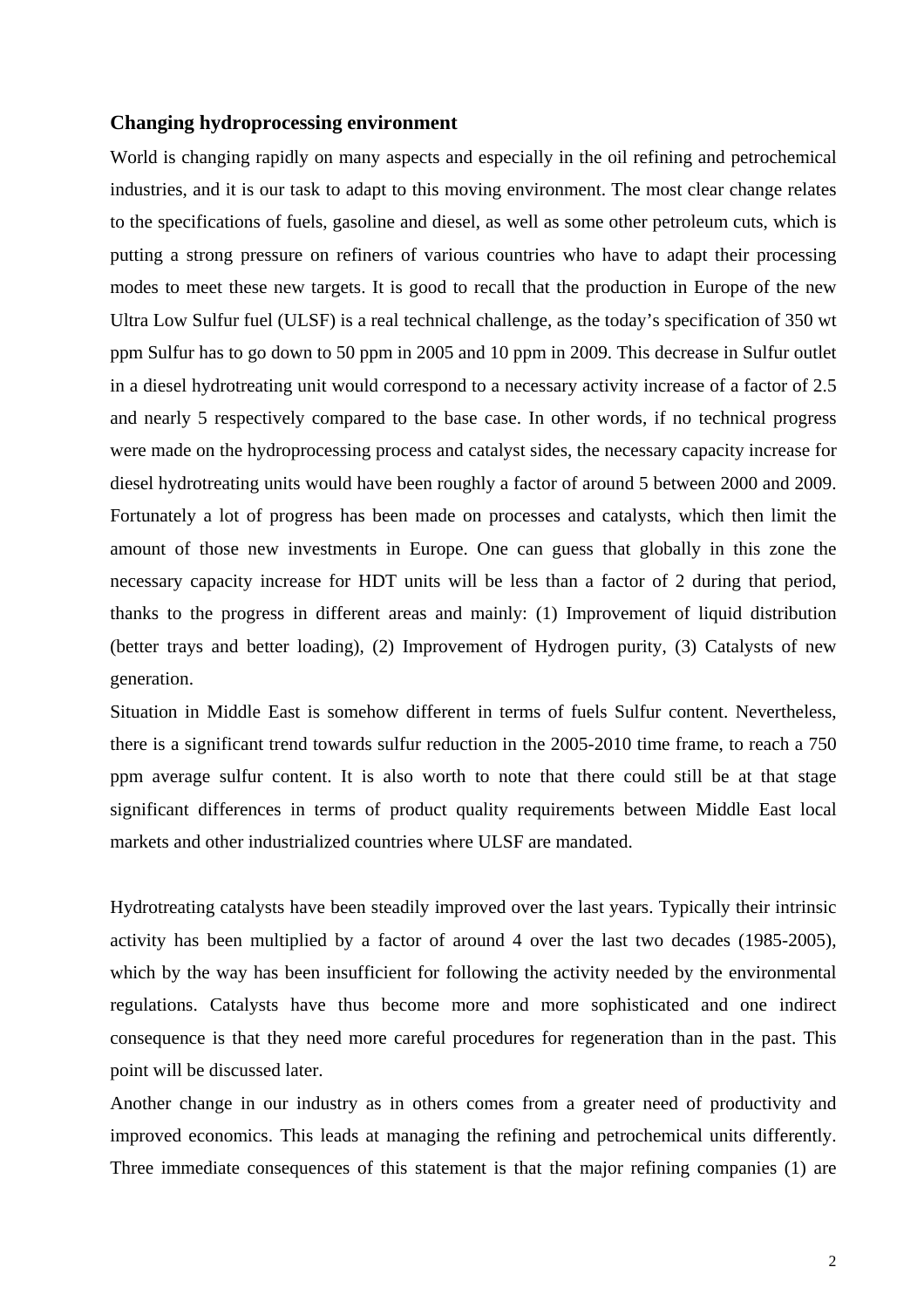largely practicing catalyst reuse, (2) have abandoned in situ regeneration for different reasons, one being that it took too much downtime without production, (3) are encouraging actions which minimize shut down time.

## **Basics of deactivation and regeneration**

Most of the catalysts used in refining or petrochemical applications deactivate more or less quickly with time. Fixed bed applications are designed as a function of catalyst deactivation kinetics so that the catalyst life be minimum 6 months and usually 1 to 3 years. It is generally admitted that there are three causes of catalyst deactivation, the main one being by far coke formation. Coke is the term used for these large molecules often containing polyaromatic rings and which partially covers the active sites, as well as may block the catalyst porosity. As shown in Table 1, this statement is true for a majority of catalytic processes used in refineries, whether it is for hydrotreating, hydrocracking, naphtha reforming and Isomerization, selective hydrogenation…and even FCC where this coke lay out occurs in a matter of seconds. The second cause may be the damage of active phase structure and dispersion, while the third one is contamination by various chemicals which adsorb on the active sites.

|                                            | <b>Catalyst</b>                      | <b>Causes of deactivation</b> |                              |               |
|--------------------------------------------|--------------------------------------|-------------------------------|------------------------------|---------------|
| <b>Catalytic process</b>                   |                                      | Coke<br>deposit               | Sintering of<br>active phase | Contamination |
| Diesel Hydrodesulfurization                | CoMo / $Al_2O_3$                     | $+ + +$                       | $++$                         |               |
| Resid hydrotreatment                       | NiMo-CoMo / $Al_2O_3$                | $+ + +$                       | ÷                            | $+ + +$       |
| VGO Hydrocracking                          | NiMo-NiW / Silica<br>alumina zeolite | $+ + +$                       | ٠                            |               |
| Naphtha Reforming                          | Pt Re Cl / $Al_2O_3$                 | $+ + +$                       | $++$                         | $+ (1)$       |
| Pygas, olefins, Selective<br>Hydrogenation | $Pd - Ni / Al2O3$                    | $++$                          |                              | $++$          |
| <b>Alkylation Aromatics/olefins</b>        | Zeolite + binder                     | $+ + +$                       |                              | $+ (2)$       |

(1) Contamination by sulphur for instance can occur

(2) In some cases, contamination of the acidic zeolite by some nitrogen containing molecules

TABLE 1: Examples of oil refining and petrochemical catalytic processes showing main causes of catalyst deactivation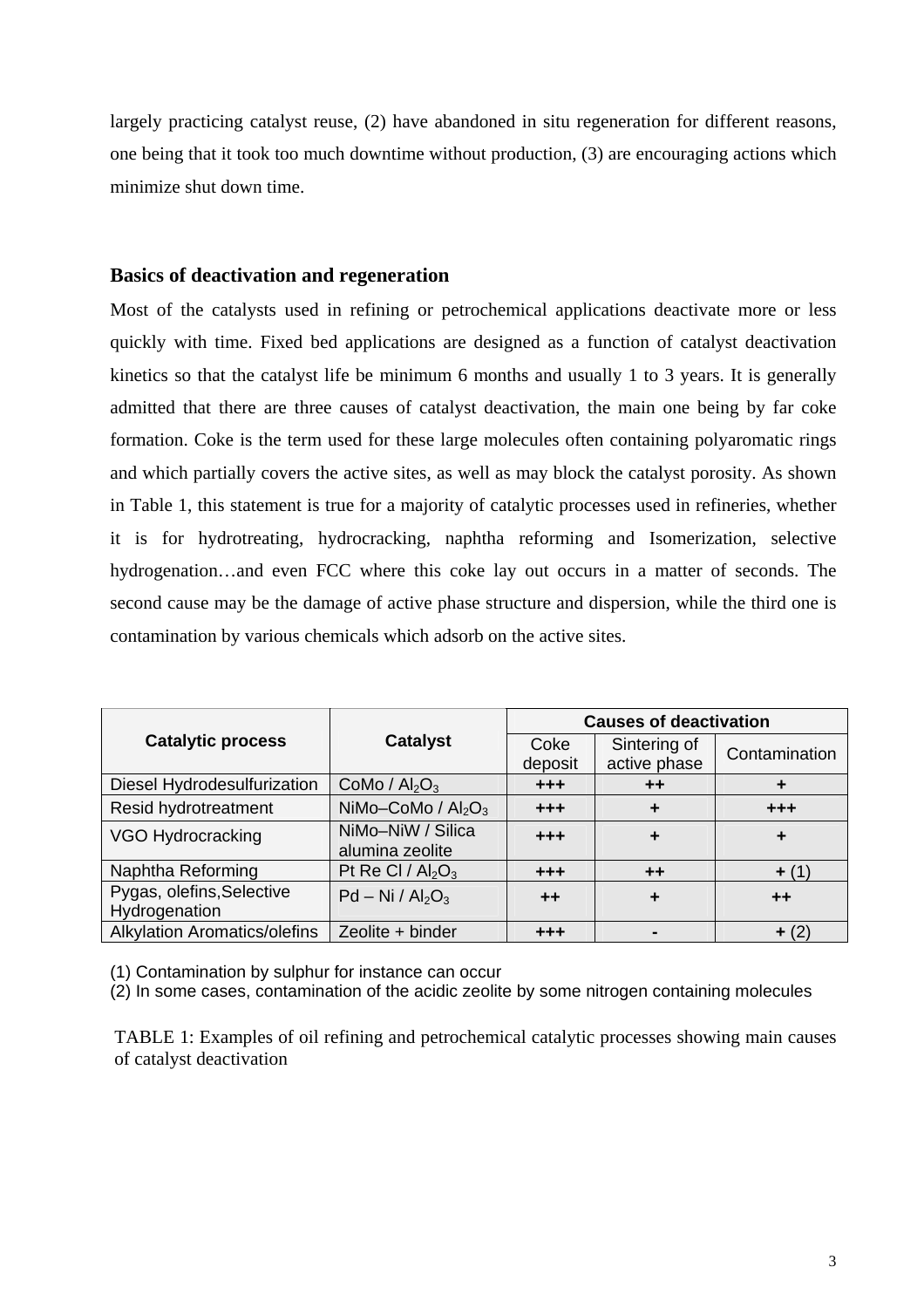Regeneration can restore activity in some cases. By using an oxidizing atmosphere at a temperature of around 500°C, it is possible to eliminate the coke lay out by burning the carbonaceous species. Regeneration has the benefit of eliminating the 1st cause of deactivation, coke deposit, but it can do more, as illustrated in Table 2. For example, in the case of hydroprocessing, regeneration converts the sulfide phase back to an oxide phase quite similar to the original one of the fresh catalyst.

|                                           | Activity recovery by regeneration | Predominant  |                         |                               |
|-------------------------------------------|-----------------------------------|--------------|-------------------------|-------------------------------|
| <b>Catalytic process</b>                  | Coke<br>removal                   | Redispersion | Contaminants<br>removal | regeneration<br>practise      |
| Diesel HDS                                | Yes                               | Yes          | No(1)                   | Ex situ                       |
| Resid hydrotreatment                      | Yes                               | Yes          | No(1)                   | Almost no<br>regeneration (2) |
| VGO hydrocracking                         | Yes                               | Yes          | Yes/no (3)              | Ex situ                       |
| Naphtha reforming                         | Yes                               | Yes/no (4)   | Yes/no (5)              | In situ                       |
| Pygas, olefins Selective<br>Hydro.        | Yes                               | No           | Yes/no (6)              | In situ/<br>$Ex$ situ $(7)$   |
| Alkylation<br>Aromatics/olefins (zeolite) | Yes                               |              | Yes $(8)$               | Ex situ                       |

(1) Contaminants such as V, Si, As, Fe, Si, cannot be removed by regeneration.

(2) Resid catalysts are not regenerated, except in some special cases, such as the last reactor/ beds which are less contaminated by metals.

(3) Metals contamination at top of  $1^{st}$  reactor is irreversible. But deactivation of acidic function of hydrocracking catalyst by heavy nitrogen containing molecules is reversible.

(4) The carbon burn-off operation does not restore the platinum phase dispersion. This is achieved by the subsequent operation of oxychlorination.

(5) A partial sulfur removal is possible with a specific procedure.

(6) Contamination is usually not removed. However its effect can be attenuated, e.g. in the case of Arsenic with a Palladium catalyst, where As migrates from the metallic to the support phase.

(7) Some units have 2 reactors in parallel. In this configuration in situ regeneration is still used.

(8) Regeneration can eventually remove adsorbed basic molecules from the acidic sites.

TABLE 2: Examples of catalytic processes showing the possibilities of activity recovery by regeneration

# **Regeneration best practices**

Until the mid 1970s, all regenerations of hydroprocessing catalysts were conducted in-situ in the unit reactors, but ex situ regeneration has gradually become the industry standard in the western world. Other parts of the world are rapidly increasing their use of off-site regeneration services. This technique is preferred to in-situ regeneration for many reasons including corrosion issues, safety, time considerations, and better activity recovery. As said above, the higher degree of sophistication of the most recent catalysts, whether in the field of hydrotreating or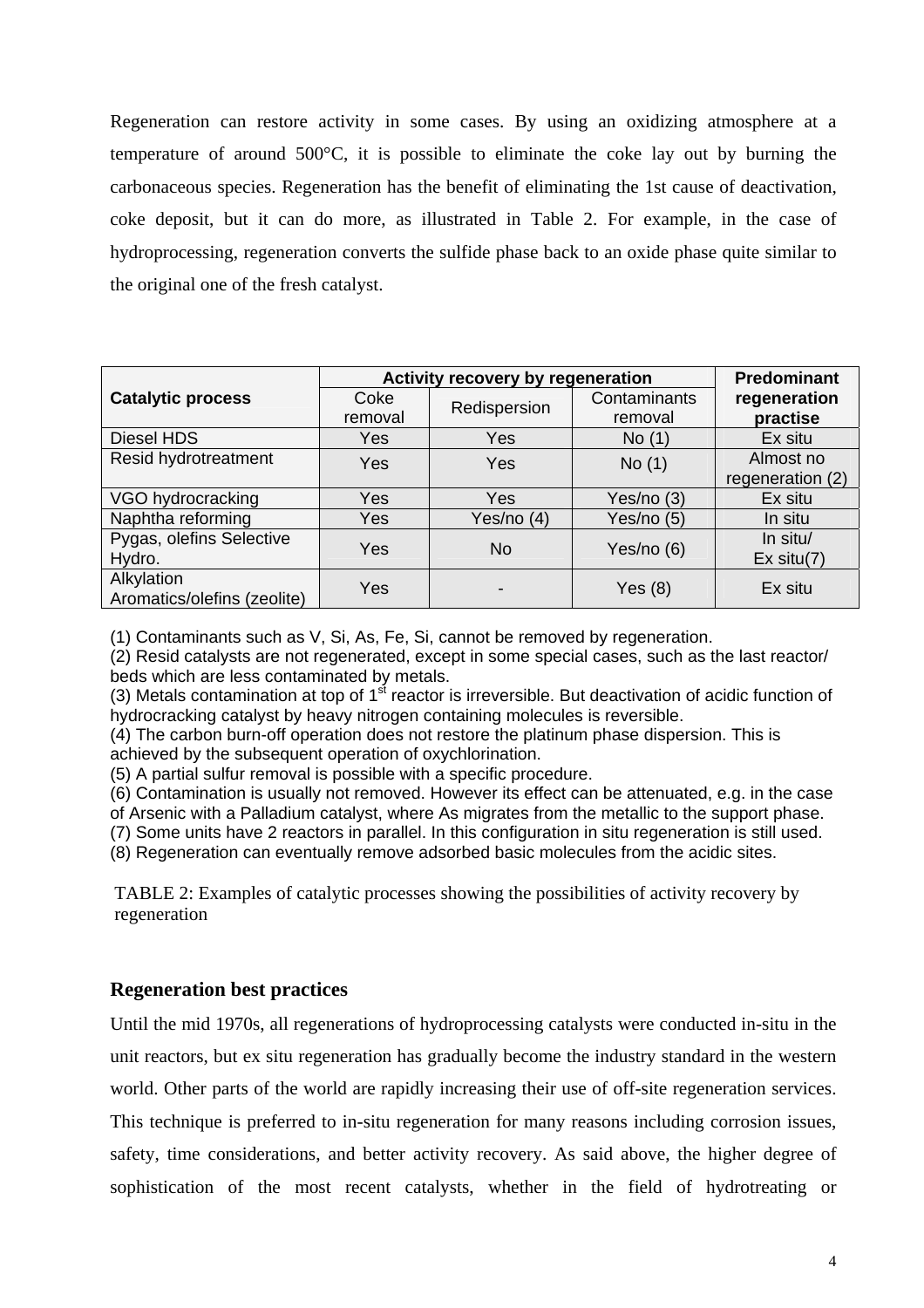hydrocracking, push even more in favour of off site regeneration for getting good performance for the  $2<sup>nd</sup>$  cycle. There are other examples, such as the reaction of alkylation of olefins with benzene for making ethyl benzene or cumene, where the zeolite catalyst can only be regenerate safely ex situ.

### **Eurecat process**

The industrial regeneration process most employed by Eurecat is based on the use of a Rotolouvre oven technology, which enables an excellent contact between gas and solids (Figure 1). A high degree of homogeneity and excellent temperature control are achieved from the contact between hot air, passing through the spaces between the louvres, and the thin layer of catalyst rotating slowly inside this conical inner shell.



Figure 1 - Side & Cross view of a roto-louvre oven

#### **Unloading and handling of spent catalyst**

Spent catalysts are characterized by some particular features. As an example, spent hydroprocessing catalysts show the presence of coke up to 30 wt%, and typically between 5 and 15 wt%, the presence of hydrocarbons or other volatiles, typically up to 15 wt%, as well as adsorbed metallic contaminants, such as vanadium, iron, arsenic, silica, sodium…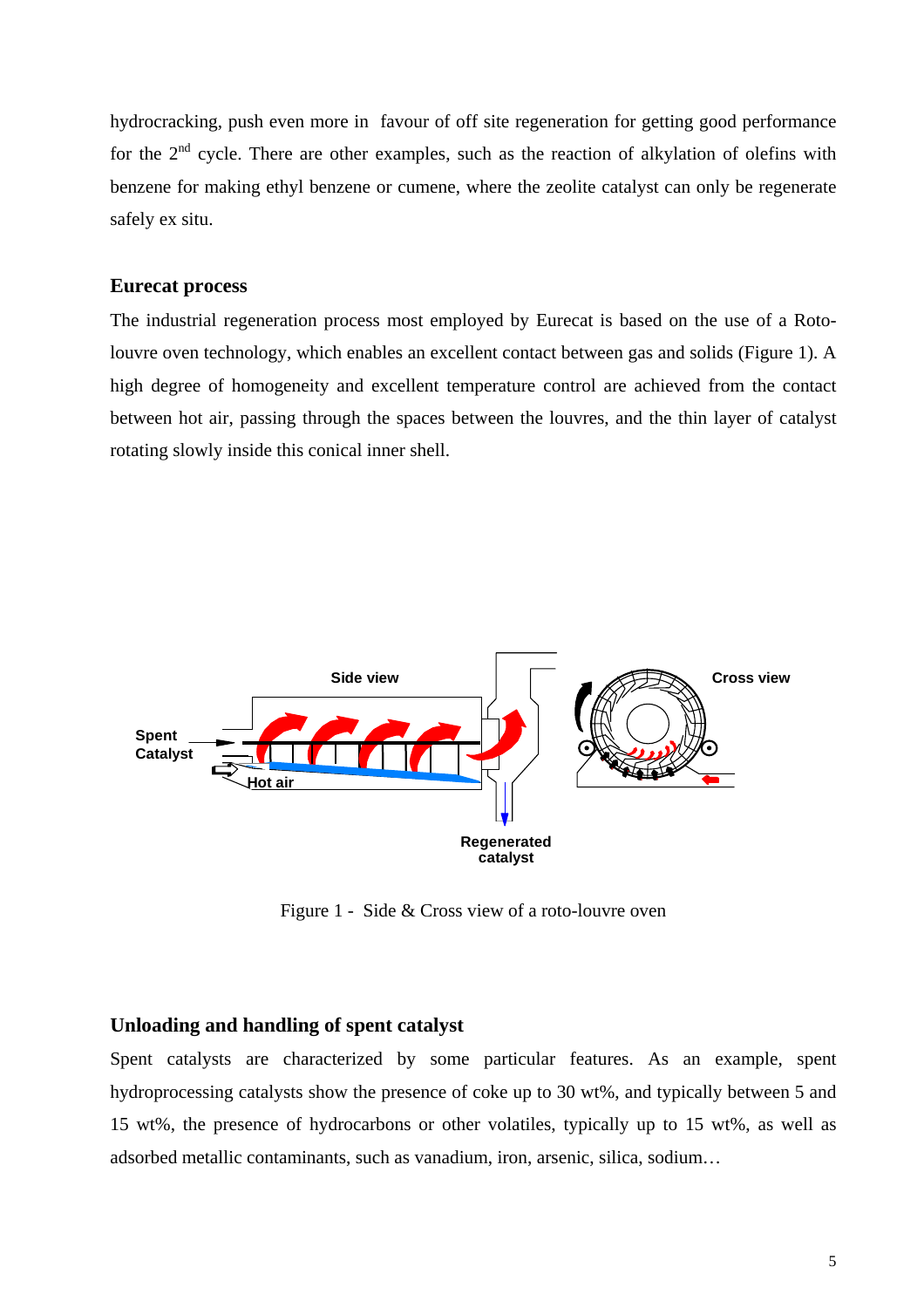Hazards associated with spent hydroprocessing catalysts, from the standpoint of Health, Safety and Environmental aspects, are essentially associated with their self-heating behaviour. A material is declared self-heating if it undergoes spontaneous heating in the presence of air at a certain temperature with a certain amount of material. The UN self-heating test is a rather simple laboratory procedure, summarized in Table 3.







Figure 2 – Self-heating test results for a typical spent CoMo catalyst

Most spent hydroprocessing catalysts fall under that category of self heating substances as shown in Figure 2, and are classified under the class 4.2., UN N° 3190 category, as "inorganic,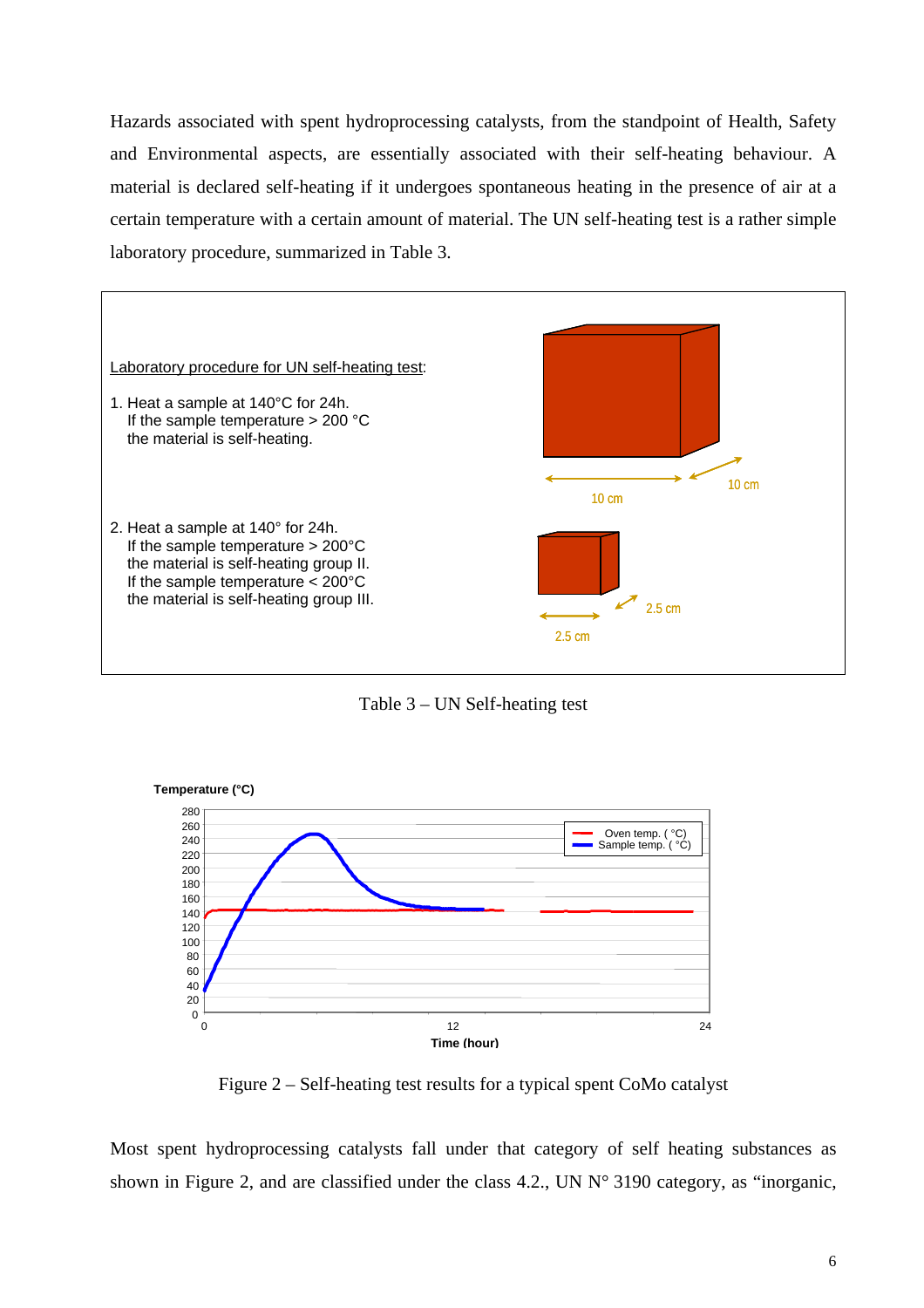self-heating substances, n.o.s". Consequently, solidness and air-tightness are requirements for the UN certification of the packaging (drums or containers) used to store or transport such materials (for drums: UN 1A2/Y/…and for containers: UN 11A/Y/…).

### **Benefits of "Sample, Analyze, Segregate" service**

Extensive analytical programs are needed in order to verify the properties of the spent catalysts and their suitability for reuse after regeneration. In many cases, there is a significant amount of contaminants on the catalyst and the detailed analysis of a global representative sample is not sufficient and can lead to a waste of potentially good product. In order to get the best possible activity recovery of the regenerated catalyst, as well as the maximum recovery yield, the contamination issue has to be considered already before reactor shutdown as it can affect significantly the shutdown strategy. One has to predict the possible contamination profile, and choose the best unloading method: in case of severe contamination prediction by poisons such as Fe, As, Na, Si, V, vacuum unloading can be a good choice to separate properly layers of contaminated catalysts. Before unloading the catalyst from the reactor, it is also possible to take samples from the reactor top layers with e.g. the Probacat technique, available from Petroval. It can be used to either determine a metals contamination vertical profile, or also to identify preferential paths within the reactor bed.

In any case, it is of primary importance to have a good quality labelling and sampling of drums or containers of unloaded catalyst for being able subsequently to analyse and segregate properly good material from contaminated one. This can be done at the foot of the reactor or in the regeneration company's yard. Then the company laboratory can analyze quickly some selected samples for helping the refiner to take the good decisions for catalyst reutilization. He can decide of the segregation strategy of the whole catalyst batch in several lots of various qualities, which then can be either reloaded in the same unit or in another one of similar service, or cascaded to a less severe service or sent for metals reclaiming.

We describe here below one example of unloading where the benefits of this service of "Sample, Analyze, Segregate" has been very clear. An FCC pre-treatment reactor has been gravity unloading in containers which were well labelled and sampled. Figure 3 shows that the  $1<sup>st</sup>$ containers are not contaminated by Vanadium, corresponding to catalyst situated in the reactor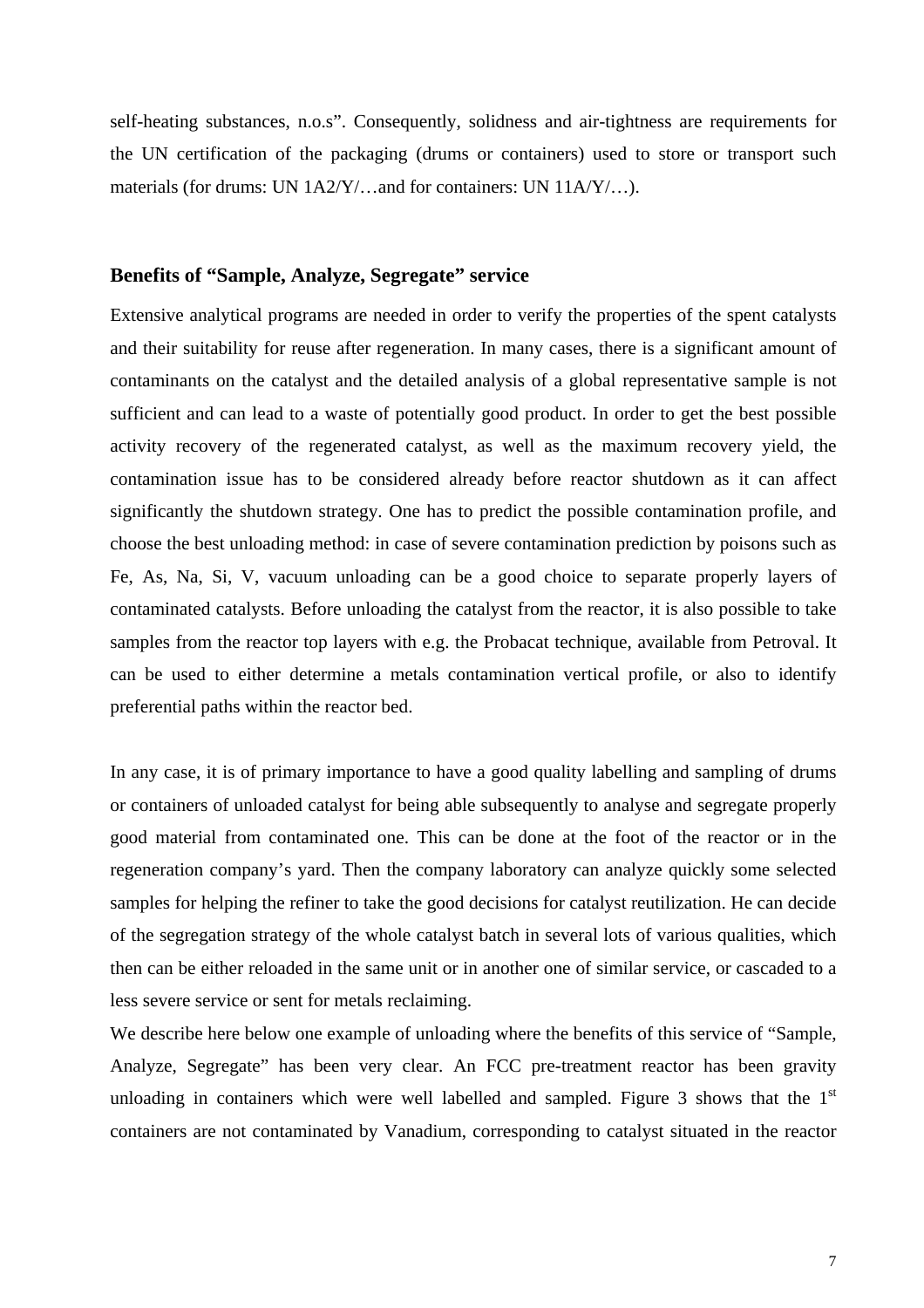

Figure 3: Evolution of Vanadium content and Surface Area of a spent catalyst versus the number of containers after a gravity unloading of a FCC pretreatment reactor.

bottom; then a sharp peak of Vanadium content appears at more than 4 %, corresponding to the top of the reactor (the well known "chimney effect"), finally decreasing to less than 1% after around 1/3 of the total quantity. This analytical study coupled with a well mastered unloading and labelling allowed to save and reuse roughly 2/3 of the whole batch, when the analysis of an average sample only would have imposed to send the whole batch for metals reclaiming.

### **Activity recovery for diesel hydrotreating catalysts**

It is common practice to qualify the performance of HDT catalyst by BET Surface Area (SA) measurement. This works rather well so far on alumina based hydrotreating catalysts. Nevertheless, this correlation can be foul when poisoning is observed and activity testing remains the ultimate tool to qualify the catalyst quality. Eurecat has now a 7 years experience of HDS testing and Surface Area measurement. We can thus well correlate the average loss of HDS activity after regeneration after the 1st cycle with the average loss of Surface Area on a large number of products.

A series of regenerated CoMo catalysts, KF752 and KF756 used in Atmospheric Gas Oil units, were evaluated versus their fresh counterpart. Some of them were regenerated more than once. The two correlations for SA and HDS RWA are: